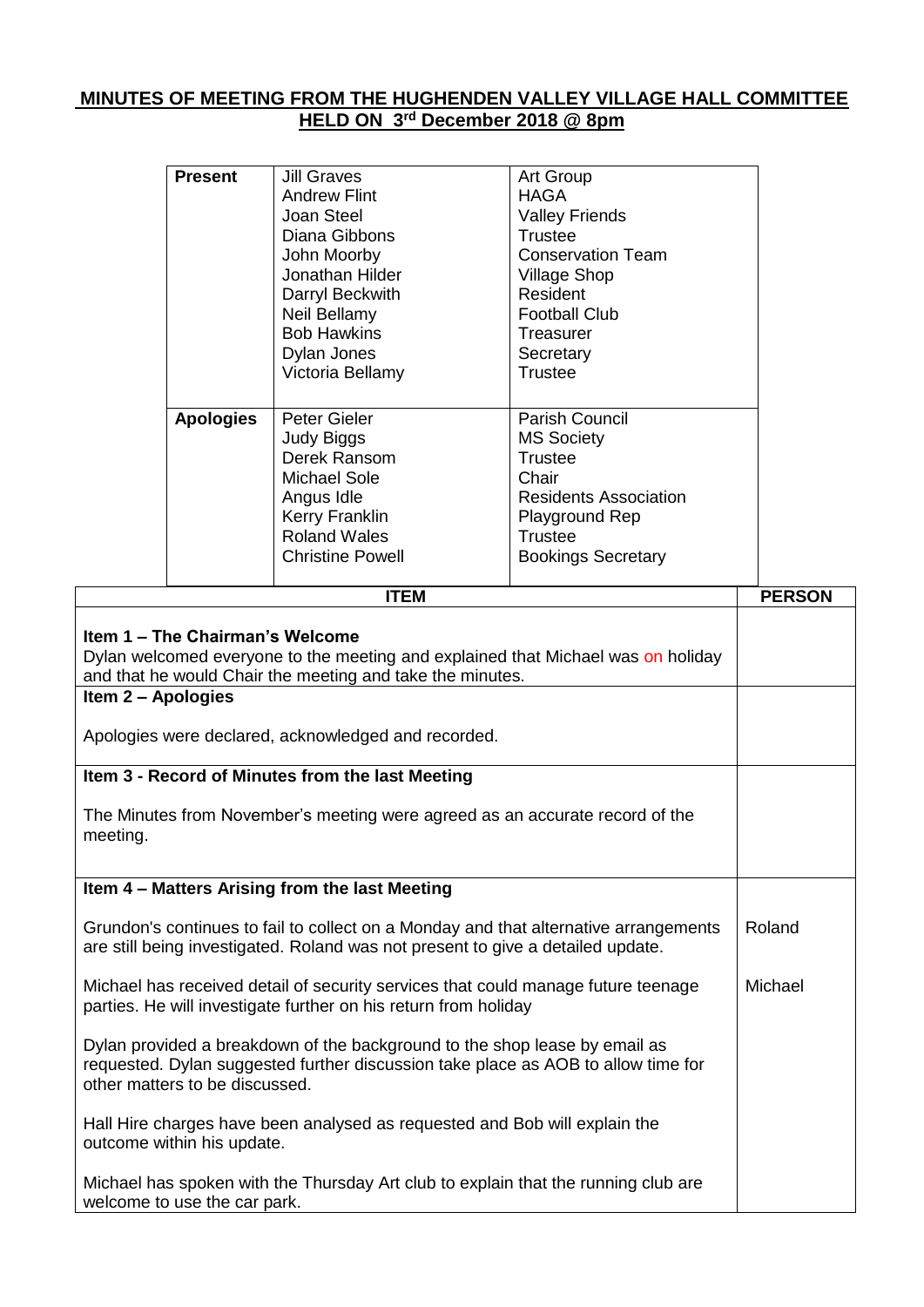| Dylan and Angus were to meet to discuss the grass on the field and how to progress<br>ensuring the correct type of grass could be used on the field and who should drive<br>the project forward. Unfortunately, they were unable to meet and no update is<br>available.                                                 | Dylan/Angus |
|-------------------------------------------------------------------------------------------------------------------------------------------------------------------------------------------------------------------------------------------------------------------------------------------------------------------------|-------------|
| Daryl advised that he had progressed the H&S inspection and would meet with Dylan<br>to finalise the report.                                                                                                                                                                                                            | Darryl      |
| Item 5- Chairman's Report                                                                                                                                                                                                                                                                                               |             |
| Dylan advised that Michael had left a written brief for the Committee.                                                                                                                                                                                                                                                  |             |
| Thanks to Diana who organised the Christmas Bazaar. Turn out was good and<br>steady throughout the day.                                                                                                                                                                                                                 |             |
| Thanks also goes to Bob and Dylan who are attending their last Committee meeting<br>having contributed to the Hall for several years.                                                                                                                                                                                   |             |
| Dylan also commented on how successful the Carol service and light switching on<br>celebrations went very well.                                                                                                                                                                                                         |             |
| <b>Item 7 - Treasurers Report</b>                                                                                                                                                                                                                                                                                       |             |
| Bob circulated the accounts for the month for comment. Bob explained that there was<br>a small amount left in the playground fund and a discussion was held about the<br>possibility of a table tennis table.                                                                                                           |             |
| Bob recommended that the hire charges be raised by 5% for 2019. Those present<br>agreed.                                                                                                                                                                                                                                |             |
| Bob explained the process he had undertaken to select a new energy provider for the<br>Hall. Those present thanked Bob for his hard work and agreed with the<br>recommendations put forward by Bob.                                                                                                                     |             |
| Bob also informed the Committee that Bev had informed him that his fees were<br>increasing in the new year. A discussion was held about the rates which were<br>deemed to be acceptable by the Committee. However, if the expenditure was to<br>increase the Committee wanted a more formal approach to the engagement. |             |
| Weekly timesheets would need to be submitted. Darryl and Jonathon offered to<br>provide templates for the timesheets and job recording.                                                                                                                                                                                 |             |
| In addition the Committee would like to set the priorities for all maintenance and have<br>a list of suppliers that we agree to use.                                                                                                                                                                                    |             |
| The Committee also discussed that the Maintenance Contractor should not be<br>contacting hirers directly. This is the responsibility of the Hall Committee and the<br>Booking Secretary.                                                                                                                                |             |
| Item 8 - Secretary's Report                                                                                                                                                                                                                                                                                             |             |
| Dylan advised that he was now focusing on the AGM and that unless the Committee<br>members attached to clubs informed him of any changes for next year he would<br>prepare the paperwork to reflect no change.                                                                                                          |             |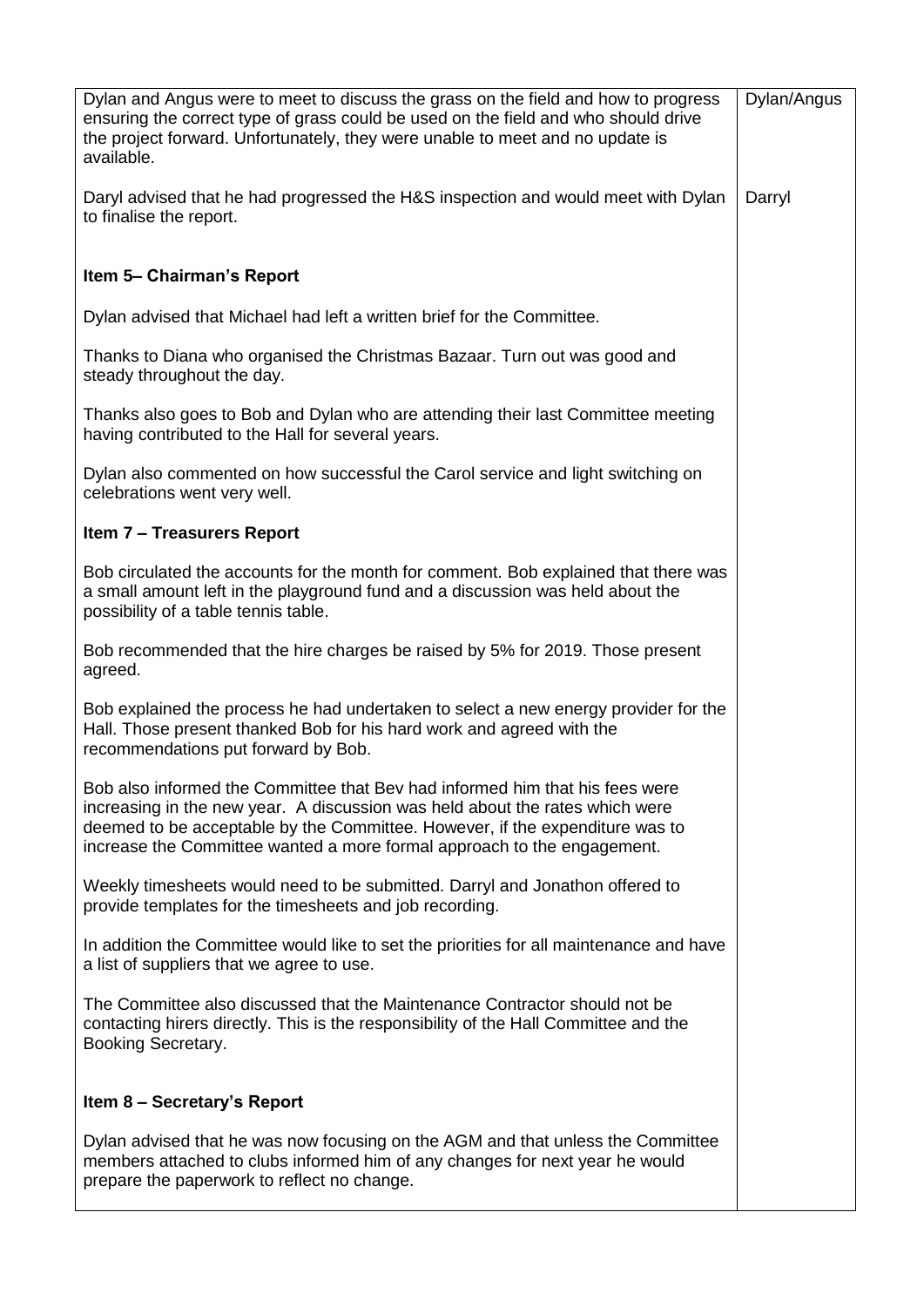| Item 10 - Maintenance Report                                                                                                                                                                                                                                                                                                                                                                                                                                                                            |       |
|---------------------------------------------------------------------------------------------------------------------------------------------------------------------------------------------------------------------------------------------------------------------------------------------------------------------------------------------------------------------------------------------------------------------------------------------------------------------------------------------------------|-------|
| Dylan advised that he was not aware of any of any outstanding items to discuss.                                                                                                                                                                                                                                                                                                                                                                                                                         |       |
| Item 11 - Booking Secretary's Report                                                                                                                                                                                                                                                                                                                                                                                                                                                                    |       |
| With Christine away there was no update.                                                                                                                                                                                                                                                                                                                                                                                                                                                                |       |
| Item 12 - Playground Sub Committee Update                                                                                                                                                                                                                                                                                                                                                                                                                                                               |       |
| With Kerry away there was no update on the playground.                                                                                                                                                                                                                                                                                                                                                                                                                                                  |       |
| Item 10 Village Shop Update                                                                                                                                                                                                                                                                                                                                                                                                                                                                             |       |
| Jonathon advised that he had a draft lease to present to the Committee. It still<br>required a few amendments but would be emailed to the Committee before the end<br>of the week. Dylan advised that he would ensure the legal team received a copy and<br>thanked Jonathon for moving this forward.                                                                                                                                                                                                   | Dylan |
| Item 11 Football Club                                                                                                                                                                                                                                                                                                                                                                                                                                                                                   |       |
| Neil informed the Committee that the Band night went well and that they had new<br>goals for Hughenden School field and Little Missenden where they rent the fields.                                                                                                                                                                                                                                                                                                                                    |       |
| Neil thanked the Committee for the new bin on the field and informed those present<br>of the Disco at Magnolia Park.                                                                                                                                                                                                                                                                                                                                                                                    |       |
| Item 12 - Fund Raising                                                                                                                                                                                                                                                                                                                                                                                                                                                                                  |       |
| Vicky advised that the Bazaar had raised £1157 and that tickets were available for<br>the Xmas dinner and dance. Raffle prises were needed and the Committee were<br>encouraged to assist.                                                                                                                                                                                                                                                                                                              |       |
| Next year Vicky was considering a pub games evening and Dylan advised that<br>Ubiquitous wanted to return to the Hall.                                                                                                                                                                                                                                                                                                                                                                                  |       |
| Item 13 Any Other Business (AOB)                                                                                                                                                                                                                                                                                                                                                                                                                                                                        |       |
| The following items were discussed as AOB:                                                                                                                                                                                                                                                                                                                                                                                                                                                              |       |
| Jill advised the Art Exhibition went well and that they still had a waiting list for people<br>to join their Art Club.                                                                                                                                                                                                                                                                                                                                                                                  |       |
| John Moorby advised that he had been doing additional work for the conservation<br>team during the week to move things on and make up lost weekend time. He was<br>also considering a Winter walk and talk to demonstrate how things are different this<br>time of year.                                                                                                                                                                                                                                |       |
| Andrew advised that the HAGA AGM was taking place on Friday.                                                                                                                                                                                                                                                                                                                                                                                                                                            |       |
| Dylan advised that Michael had requested the Committee discuss a complaint where<br>a member of the public was upset after being accosted by the Maintenance contract<br>for leaving their engine running while sat in their car in the car park. They were<br>informed that the Committee has a engine off policy. It was agreed that the Hall does<br>not have an engine off policy and that the maintenance contractor should not be<br>representing the Hall and approaching customers of the Hall. |       |